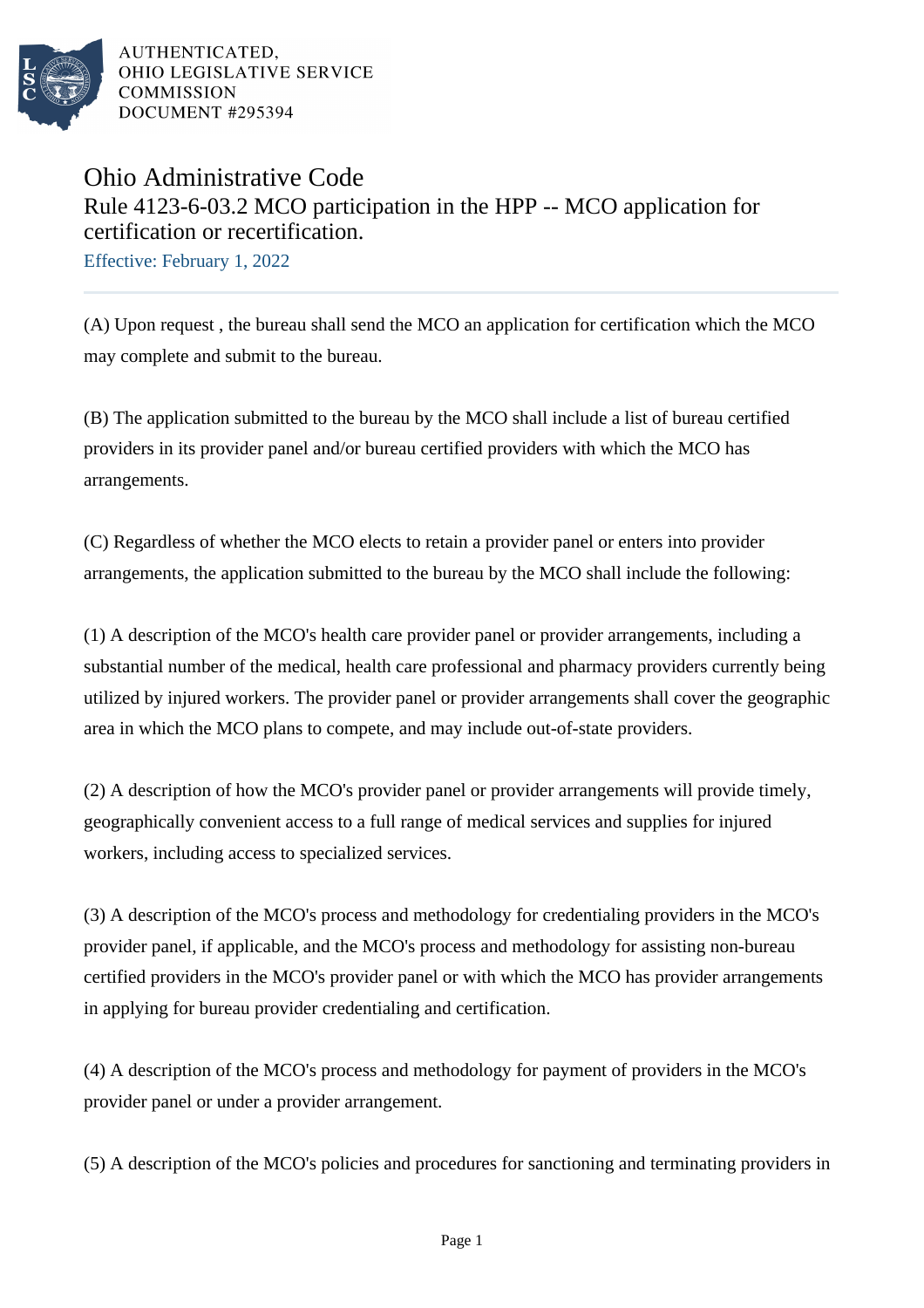

## AUTHENTICATED. OHIO LEGISLATIVE SERVICE **COMMISSION** DOCUMENT #295394

the MCO's panel, if applicable, and a description of the MCO's methodology to notify the bureau, employers and employees of any changes in the MCO's provider panel or provider arrangements.

(6) A description of the MCO's methodology for distributing provider panel and provider arrangement directories and directory updates to employers and employees.

(D) The application for certification submitted to the bureau by the MCO shall include, at a minimum, the following information and provisions:

(1) A statement that the application is without misrepresentation, misstatement, or omission of a relevant fact or other representations involving dishonesty, fraud, or deceit.

(2) A description of the geographic area of the state of Ohio for which the MCO wishes to be certified by the bureau. The minimum geographic area is a county. The bureau shall certify MCO participation on a county basis. The MCO may apply for coverage in more than one county or statewide.

(3) A description of the MCO that includes, but is not limited to, a profile that includes a disclosure statement regarding the MCO's organizational structure, including subsidiary, parent and affiliate relationships, together with historical and current data. The MCO must identify its principals; provide the MCO's date of incorporation or formation of partnership, or limited liability company, or business trust; provide any trade names or fictitious names the MCO is, or has been, doing business under; provide the number of years the MCO has operated in Ohio; identify other states in which the MCO is doing business or has done business; provide a table of organization with the number of employees; and identify any banking relationships, including all account information with any financial institutions.

(4) A description of the MCO's business continuity plan.

(5) A description of the bureau approved treatment guidelines used by the MCO, including a description of how the MCO shall implement the treatment guidelines.

(6) A description of the MCO's utilization review process.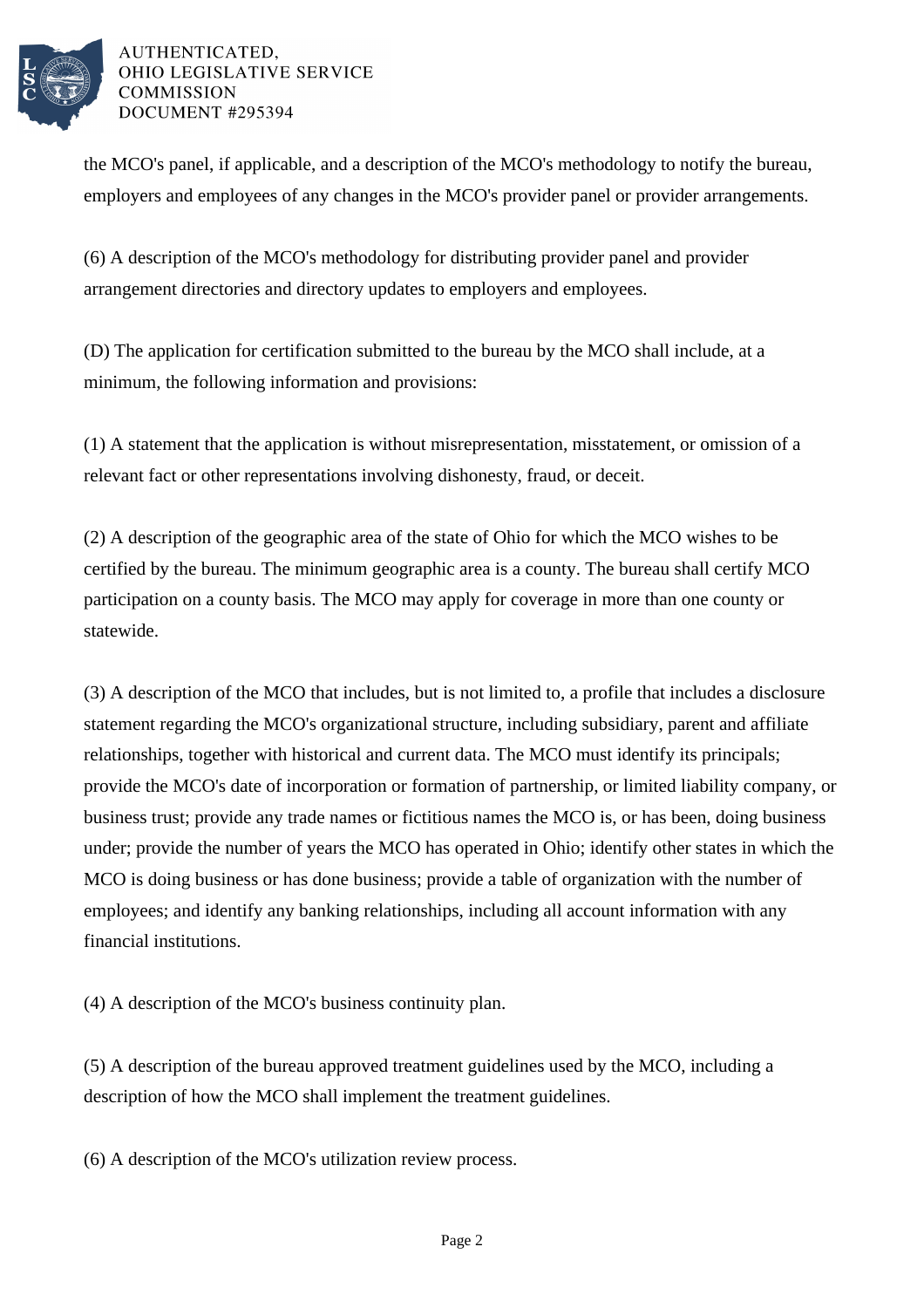

AUTHENTICATED. OHIO LEGISLATIVE SERVICE **COMMISSION** DOCUMENT #295394

(7) A description of the MCO's quality assurance/improvement standards program and process, including the use of satisfaction surveys.

(8) A description of the MCO's medical dispute resolution process that meets the requirements of rule 4123-6-16 of the Administrative Code.

(9) A description of the MCO's administrative and bill payment grievance processes.

(10) A description of the MCO's information system platforms, capabilities and capacities; a description of the MCO's system for reporting necessary data elements, including but not limited to those required for performance measurements; and the MCO's measures in place to ensure data security, including back-up systems.

(11) A description of the MCO's medical case management policies and procedures.

(12) A description of the MCO's policies and procedures regarding the protection of confidential and sensitive records.

(13) A description of the MCO's policies and procedures regarding retention of information.

(14) A description of the MCO's provider relations and education program.

(15) A description of the MCO's employer and employee relations and education program, including but not limited to a description of methodologies to be used to explain options available to injured workers, including treatment by non-network providers and the dispute resolution process.

(16) A description of the MCO's provider bill payment processes including, but not limited to, clinical editing software (including review criteria, process and methodology).

(17) Attestation of intent to obtain and maintain insurance coverage as required by the MCO contract, with proof of such coverage to be submitted to the bureau prior to execution of the contract, and current workers' compensation coverage.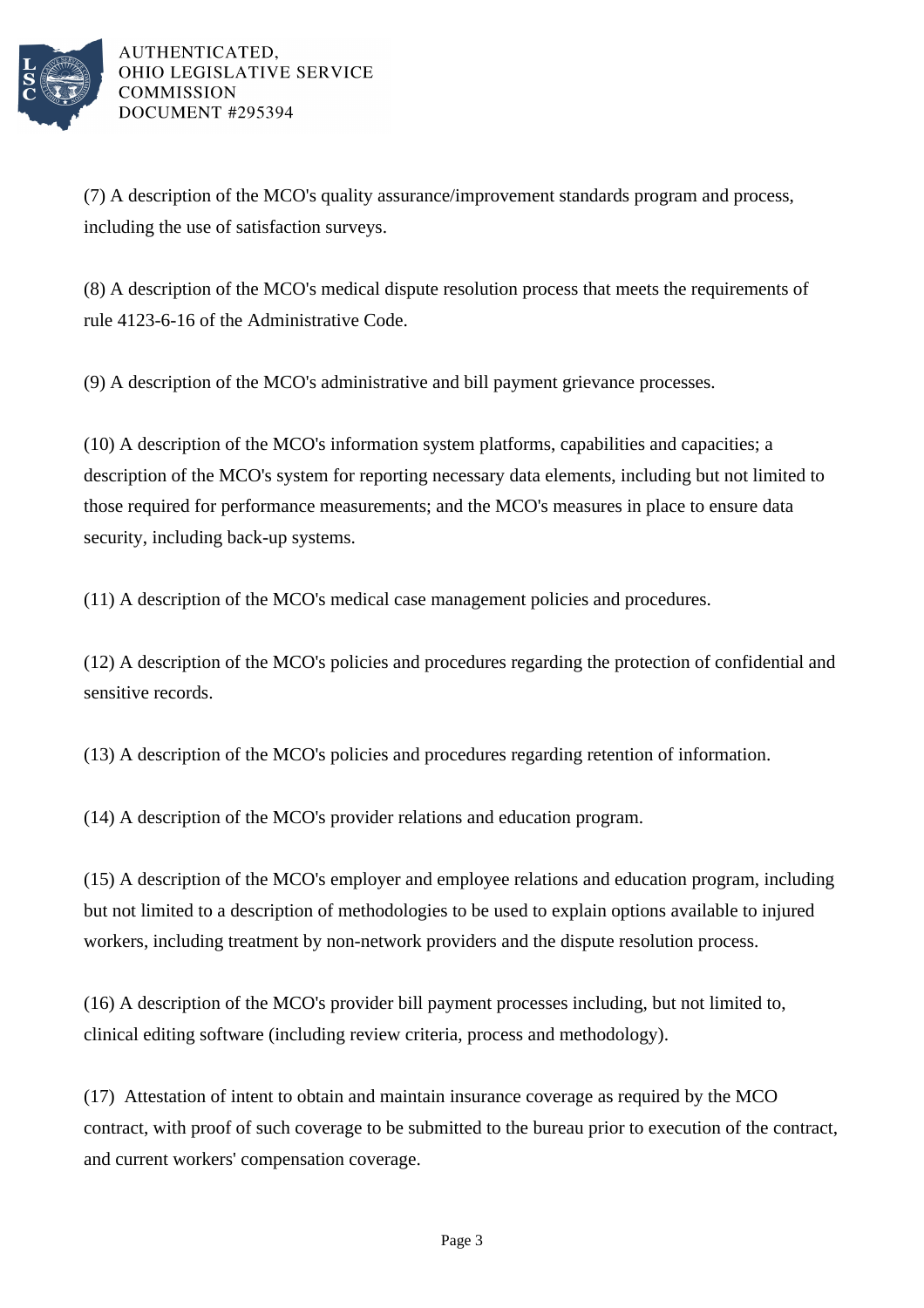

AUTHENTICATED. OHIO LEGISLATIVE SERVICE **COMMISSION** DOCUMENT #295394

(18) Attestation of intent to obtain and maintain professional accreditations as required by the MCO contract, with proof of such accreditations to be submitted to the bureau prior to execution of the contract.

(19) A description of any and all individuals and entities the MCO is affiliated with (including, but not limited to, a subcontractor or subcontractee, vendor or vendee, joint venture or other arrangement), and a copy of the MCO's contract or agreement with each individual or entity. For purposes of this rule, "affiliated with the MCO" shall have the same meaning as defined in paragraph (B) of rule 4123-6-03.9 of the Administrative Code.

(20) Other descriptions and requirements as contained in divisions  $(F)(1)$  to  $(F)(10)$  of section 4121.44 of the Revised Code.

(E) For MCO recertification, prior to the expiration of an MCO's certification, the bureau shall send the certified MCO an application for recertification, which must be completed and returned to the bureau. The MCO must be able to provide proof of delivery of the completed application to the bureau upon request. The application for recertification may be amended from time to time at the bureau's discretion.

(F) The bureau shall review the application for certification or recertification submitted by the MCO. The bureau reserves the right to cross-check data with other governmental agencies or licensing or accrediting bodies.

(G) During the bureau's review of the application for certification or recertification, the MCO shall provide to the bureau any additional documentation requested and shall permit the bureau, upon request and with reasonable notice given, to conduct an onsite review of the MCO.

(H) An MCO may cure any defects in its application for certification or recertification within thirty days of notice by the bureau of such defect in its application.

(I) The bureau may require that the application be accompanied by an application fee, which shall not exceed the amount sufficient to cover the cost of processing the application.